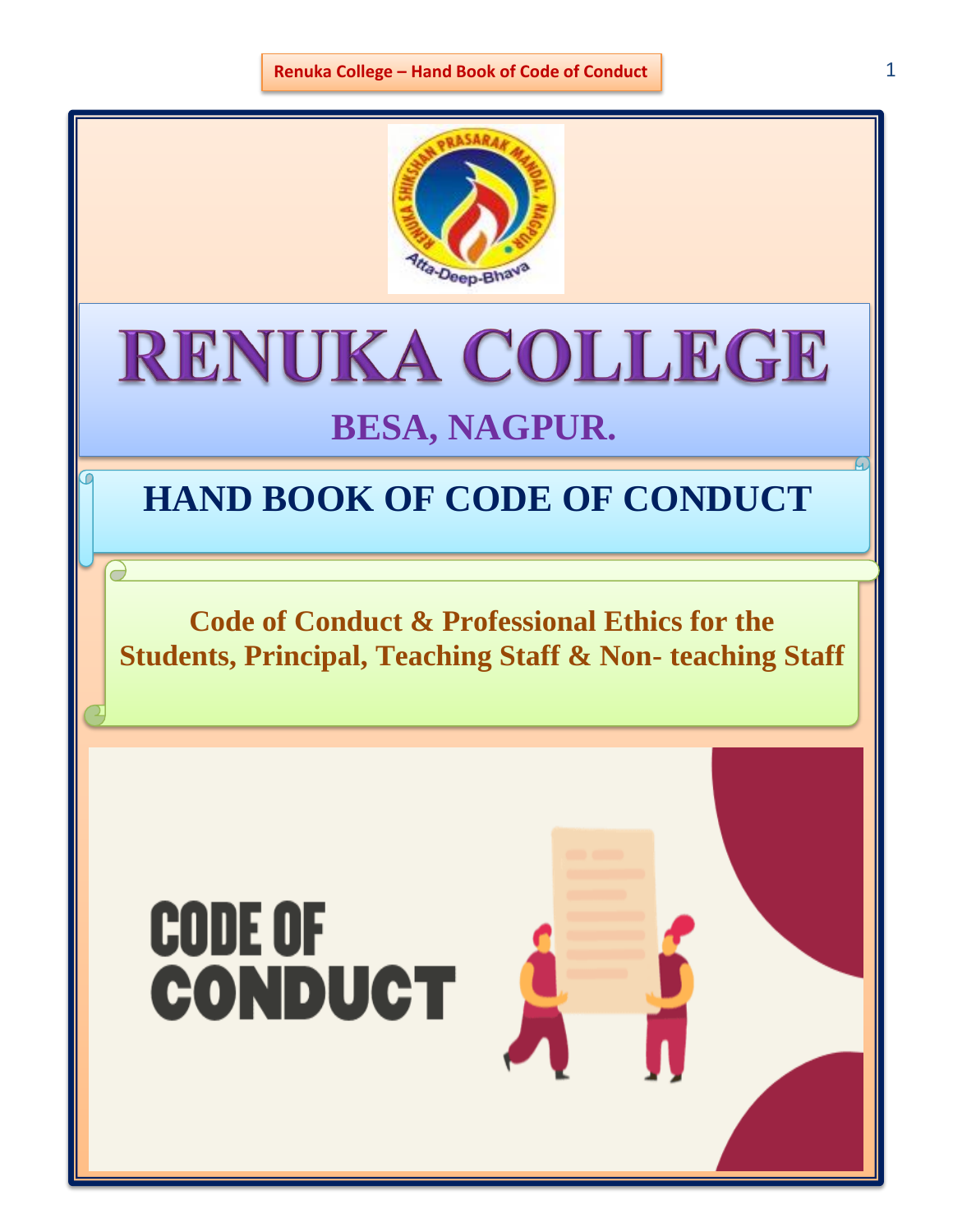#### CODE OF CUNDUCT

The Institute has designed the Code of Conduct for the smooth functioning and the growth of the institution. It encourages professionalism and academic integrity. The success of any institution depends on the working culture of the employees and the disciplinarian behavior of the students. In order to institutionalize discipline for the development of its various stakeholders, the Code of Conduct are framed for students, teachers, Nonteaching and Support Staff.

#### **Code of Conduct for Students**

The students shall adhere to rules and regulations of the institution for the smooth functioning of institution. The students of the College are made aware from the Code of Conduct which must be followed in letter and spirit by every student of the college.

A six working day schedule is followed from Monday to Saturday. Classes begin at 8.00 a.m. and gets over at 1.00.p.m.

It is mandatory for the students to attend the assembly. The students shall stand in attention till the prayer ends. Those who are standing outside the premises are also expected to follow this.

The students shall attend the classes regularly. 75% attendance is mandatory to appear in the examination.

No student shall enter or leave the class room when the session is on without the permission of the teacher concerned.

Students must wear neat and clean college uniform and put on college Identity Cards that will be displayed prominently in the premises of the college.

Students can leave the campus during class hours only after getting permission from the discipline –In charge.

The students are expected to attend all college functions in college uniform unless otherwise specified.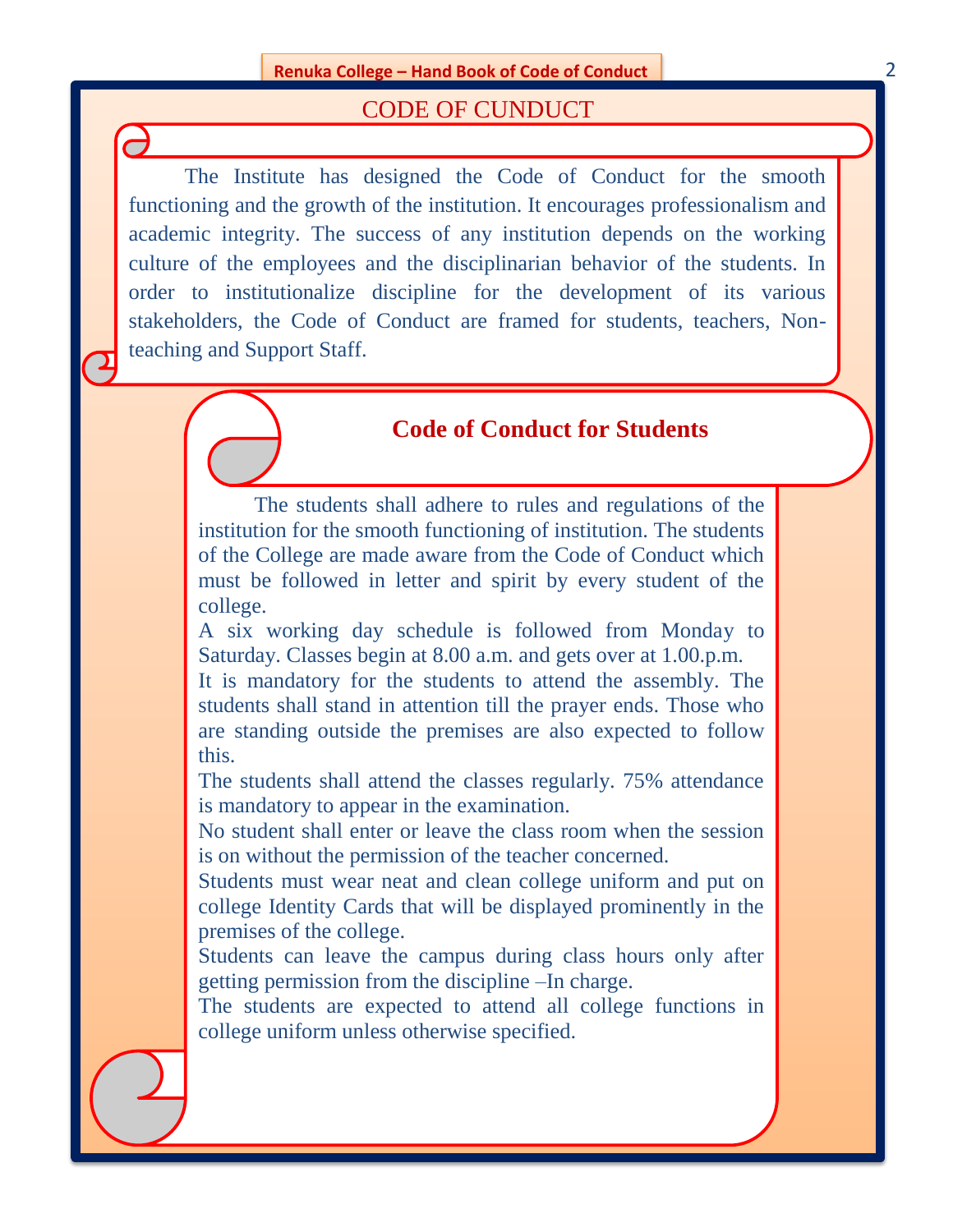Use of Social Networking Sites such as Facebook, Twitter, and Instagram etc. is prohibited within the college campus if found stern action will be taken.Ragging is strictly forbidden in and around the campus of the college failing this will attract strict action upon the student from the college authority. If anybody becomes the victim of this offence will immediately report to the Anti-ragging Committee In charge-Dr.Pravin Patil.

Consumption of alcohol, tobacco and smoking are strictly forbidden in the college.

Cleanliness must be maintained in the college. Dust bins must be used. Any violation of this shall invite a minimum fine of Rs.  $100/-$ .

Students will not scribble or write anything on walls, door or furniture which will spoil the academic ambiance.

Student shall not damage the benches, tables, chairs, fans & lights in the classroom as well as the things in the campus. If such a thing happens student will be severely punished & compensation should be taken from them.

Students are not allowed to arrange any celebrations and decorations in the college without the prior permission from the Head of the Institution. Political activity in any form is not permitted in the College campus.

The campus has CCTV surveillance so students must behave in a decent way in the college. Misbehaviour towards girl students, use of threat or violence against members of the staff or fellow students will be considered as very serious cases of misconduct. Use of mobiles other than academic purposes is strictly prohibited if found to be violated will be confiscated.

When the students are free, they must sit in the library instead of wandering in the premises.

Any form of misbehavior with the teachers / administrative staff will attract strict action.

College property will be protected by the students.

Silence in and around the college campus must be observed by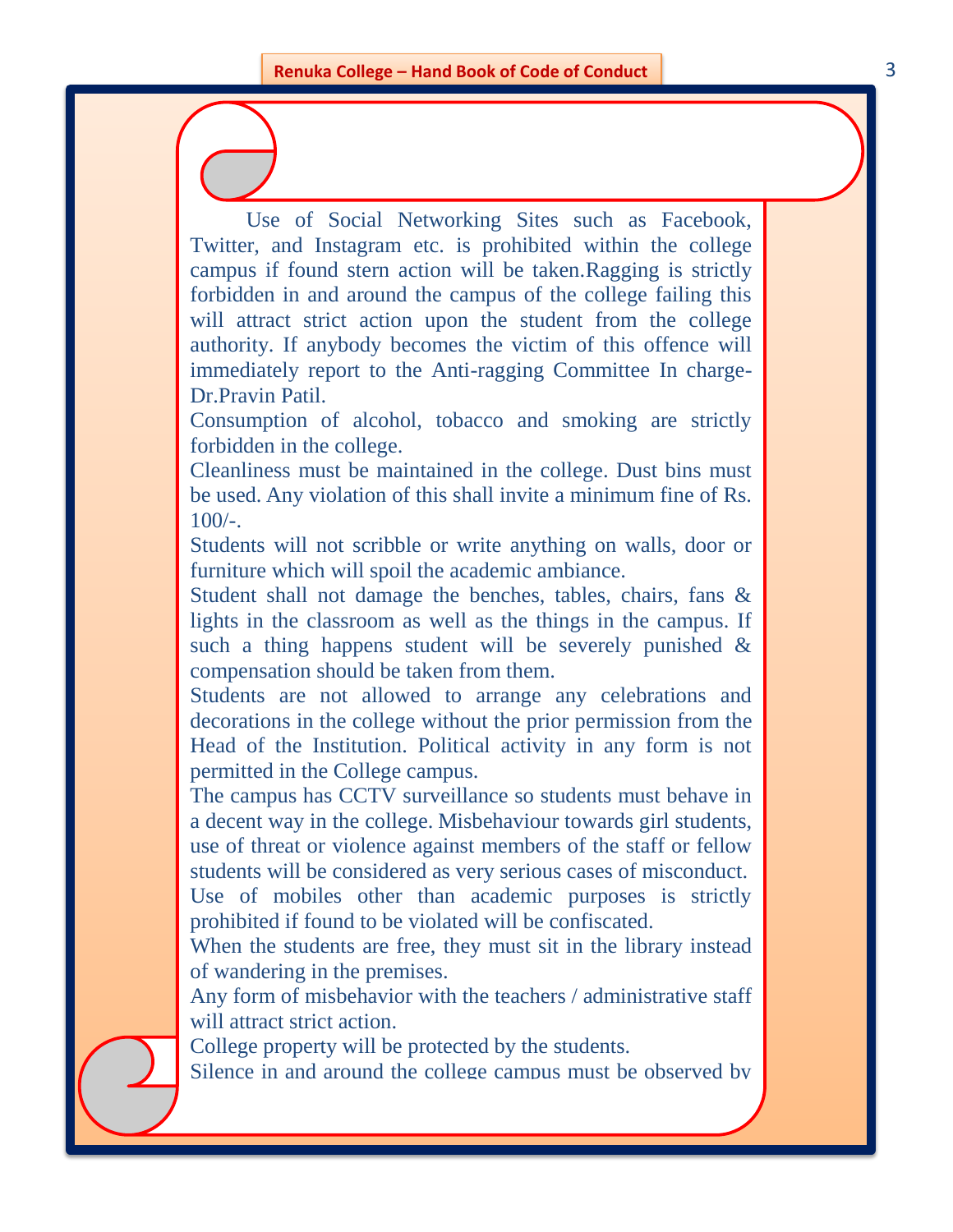Silence in and around the college campus must be observed by the students.

Students should participate in the sports, cultural and other extracurricular activities and co-operate for good things.

No student should participate in any activity against the college, and society and should avoid caste and religion based unfair activities.

Students should take and keep the receipts of the fees paid from the concerned clerk. The fees once paid will not be refunded.

Students should strictly adhere to all the instructions written on the college Notice Board.

Visitors and outsiders are not allowed to meet the Student directly and they should take prior permission from the Principal or Authority before doing so.

The students should themselves be present for taking the required certificates, Hall-Ticket, mark-sheet and T.C.in the college.

If a student does not submit the required documents in the college, he /she will be responsible for his/her loss.

No student shall be allowed in keeping fashionable/ unusual/ coloured hair style.

#### **Code of Conduct for students for Using Library**

The library remains open from 07.30 am to 4.00 pm.

Before entering the library, all the belongings, bags, etc. should be placed on the counter near the entrance.

Students must put on their college ID before entering the library. Since the library reader number is given on that identity card, books can be exchanged according to that reader number written on the Identity Card only.

Readers are required to sign the Library Visit Book as soon as they enter the library.

Readers who use the Internet shall make the entry in the Internet Visit Book.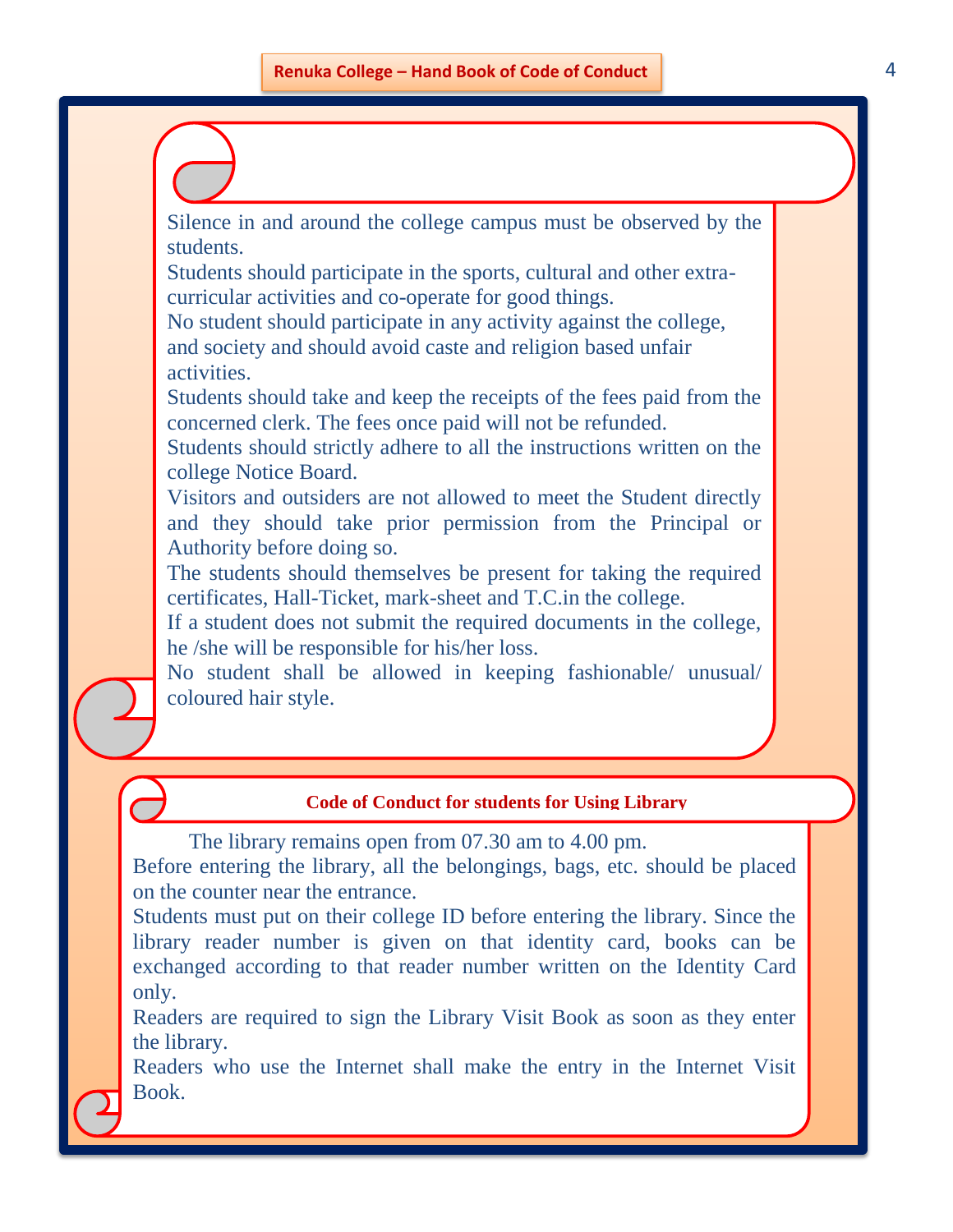Students should keep quiet in the library.

Two books will be borrowed by the students at a time.

Book will be provided for 7 days. If the book is not returned within 7 days, Rs. 1 will be charged as a penalty per day.

If the readers want to extend the term of the book, they should bring the book in the actual library and extend its term. The term will be extended only if there is no demand from other readers.

If there is a need for a book, the librarian has the right to order the book before the date.

If the textbook is missing, it should be immediately reported to the librarian in writing. A new copy of the missing book should be brought in or double the amount of the book should be deposited in the library.

Readers will be fined if they tear the pages of the book or find it written on the book.

The library is not a place to sit but a place for reading and researching books. So keep quiet in the library.

Penalties will be levied for library misconduct.

The users must keep the mobiles in the vibrate mode in the library.

Talking on mobile phone in the library will attract strict punishment from the authority.

All final year students should return their library token and library book based on library circular and obtain "NO DUE CERTIFICATE" from the library for getting Hall ticket of University Examination.

Every student should make full use of the library.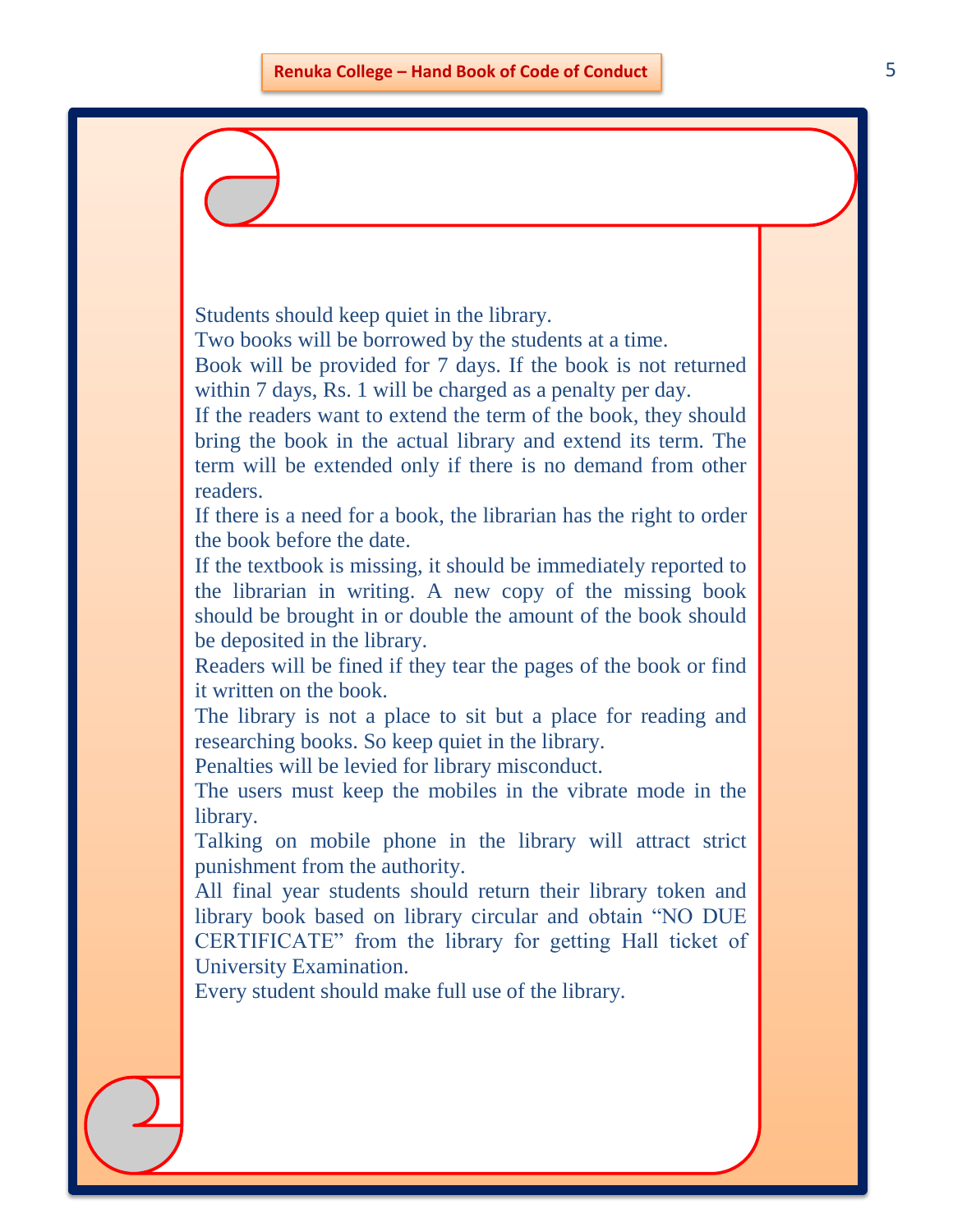#### **Code of Conduct for Teachers**

#### **As per GOVERNMENT OF MAHARASHTRA dated 8th March 2019 Government Resolution No. Misc-018/C.R.56/18/UNI-1 Code of Professional Ethics**

#### **Teachers and their Responsibilities:**

Whoever adopts teaching as a profession assumes the obligation to conduct himself / herself in accordance with the ideal of the profession. A teacher is constantly under the scrutiny of his students and the society at large. Therefore, every teacher should see that there is no incompatibility between his precepts and practice. The national ideals of education which have already been set forth and which he/she should seek to inculcate among students must be his/her own ideals. The profession further requires that the teacher should be calm, patient and communicative by temperament and amiable in disposition.

#### **Teacher should:**

Adhere to a responsible pattern of conduct and demeanour expected of them by the community;

Manage their private affairs in a manner consistent with the dignity of the profession;

Seek to make professional growth continuous through study and research; Express free and frank opinion by participation at professional meetings, seminars, conferences etc., towards the contribution of knowledge;

Maintain active membership of professional organizations and strive to improve education and profession through them;

Perform their duties in the form of teaching, tutorials, practicals, seminars and research work, conscientiously and with dedication;

Discourage and not indulge in plagiarism and other non-ethical behaviour in teaching and research;

Abide by the Act, Statute and Ordinance of the University and to respect its ideals, vision, mission, cultural practices and tradition;

Co-operate and assist in carrying out the functions relating to the educational responsibilities of the college and the university, such as: assisting in appraising applications for admission, advising and counselling students as well as assisting the conduct of university and college examinations, including supervision, invigilation and evaluation; and

Participate in extension, co-curricular and extra-curricular activities including community service.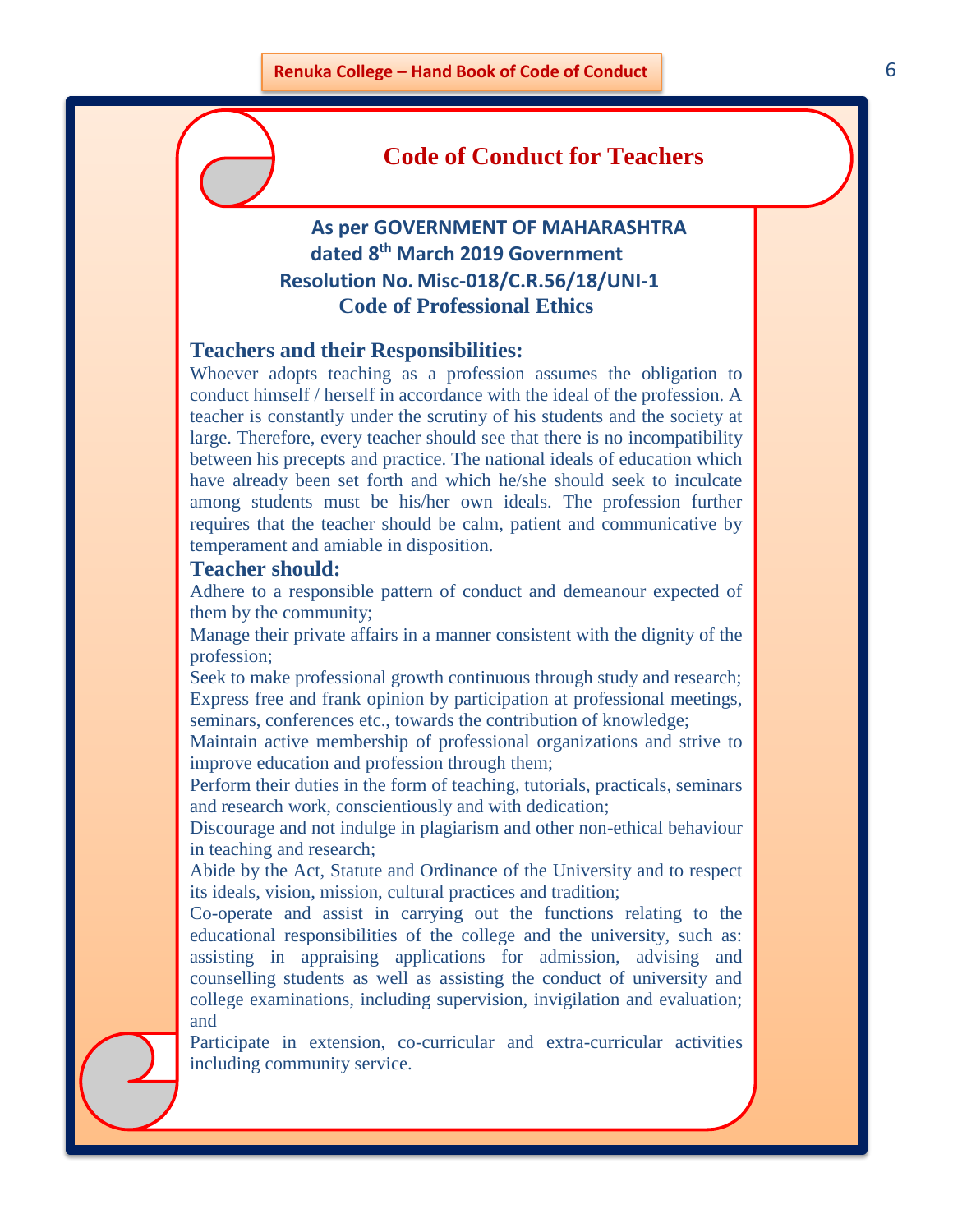#### **Teachers and Students**

#### **Teachers should:**

Respect the rights and dignity of the student in expressing his/her opinion;

Deal justly and impartially with students regardless of their religion, cast gender, political, economic, social and physical characteristics;

Recognise the difference in aptitude and capabilities among students and strive to meet their individual needs;

Encourage students to improve their attainments, develop their personalities and at the same time contribute to community welfare;

Inculcate among students scientific temper, spirit of inquiry and ideals of democracy, patriotism, social justice, environmental protection and peace;

Treat the students with dignity and not behave in a vindictive manner towards any of them for any reason;

Pay attention to only the attainment of the student in the assessment of merit;

Make themselves available to the students even beyond their class hours and help and guide students without any remuneration or reward;

Aid students to develop an understanding of our national heritage and national goals; and

Refrain from inciting students against other students, colleagues or administration.

**Teachers and Colleagues**

#### **Teachers should:**

Treat other members of the profession in the same manner as they themselves wish to be treated;

Speak respectfully of other teachers and render assistance for professional betterment;

Refrain from making unsubstantiated allegations against colleagues to higher authorities; and

Refrain from allowing considerations of caste, creed, religion, race or sex in their professional endeavour.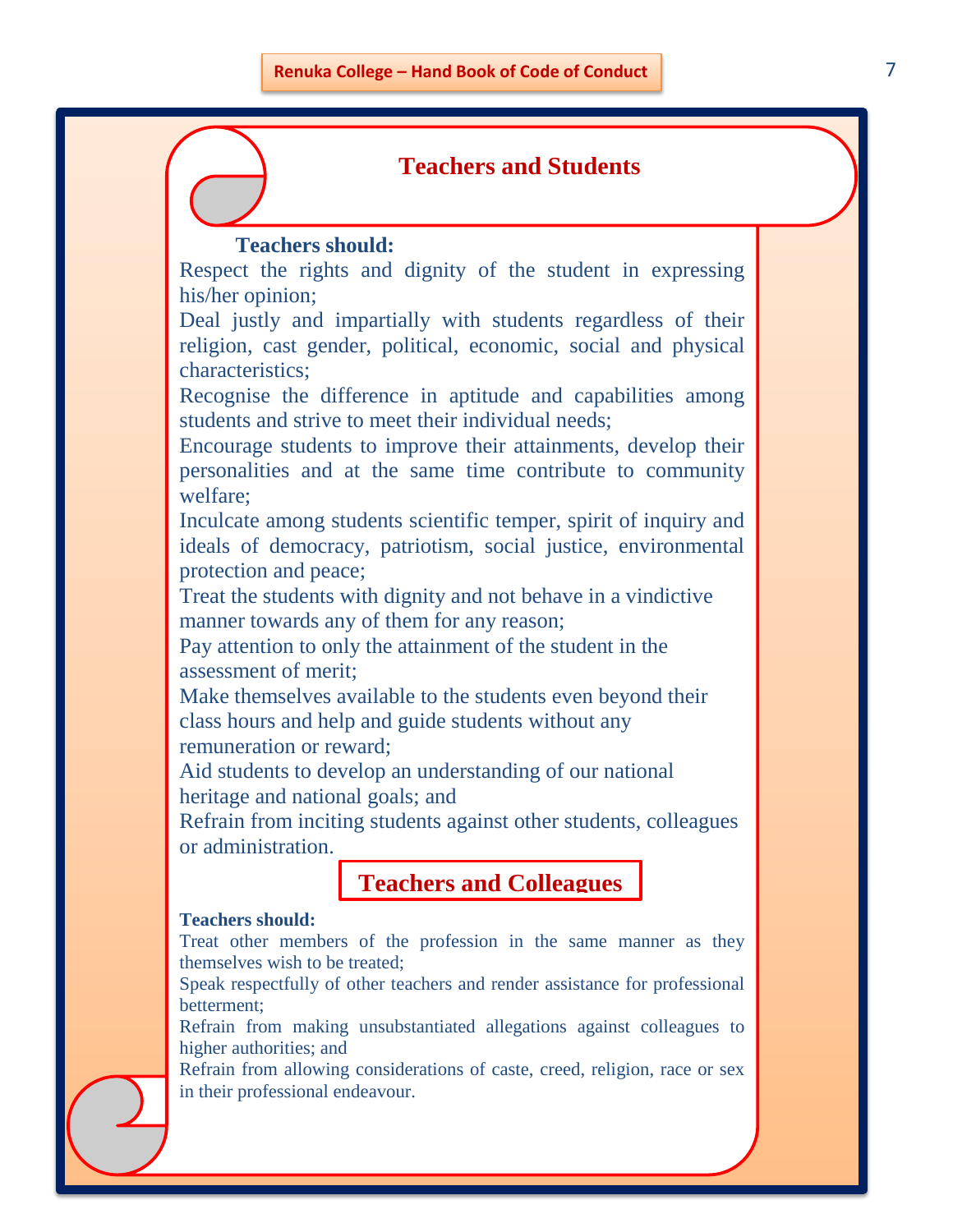#### **Teachers and Authorities**

#### **Teachers should:**

Discharge their professional responsibilities according to the existing Rules and adhere to procedures and methods consistent with their profession in initiating steps through their own institutional bodies and / or professional organizations for change of any such Rule detrimental to the professional interest;

Refrain from undertaking any other employment and commitment, including private tuitions and coaching classes which are likely to interfere with their professional responsibilities;

Co-operate in the formulation of policies of the institution by accepting various offices and discharge responsibilities which such offices may demand;

Co-operate through their organizations in the formulation of policies of the other institutions and accept offices;

Co-operate with the authorities for the betterment of the institutions keeping in view the interest and in conformity with the dignity of the profession;

Adhere to the terms of contract;

Give and expect due notice before a change of position takes place; and

Refrain from availing themselves of leave except on unavoidable grounds and as far as practicable with prior intimation, keeping in view their particular responsibility for completion of academic schedule.

#### **Teachers and Non-Teaching Staff**

#### **Teachers should:**

Treat the non-teaching staff as colleagues and equal partners in a cooperative undertaking, within every educational institution; Help in the functioning of joint-staff councils covering both the teachers and the non- teaching staff.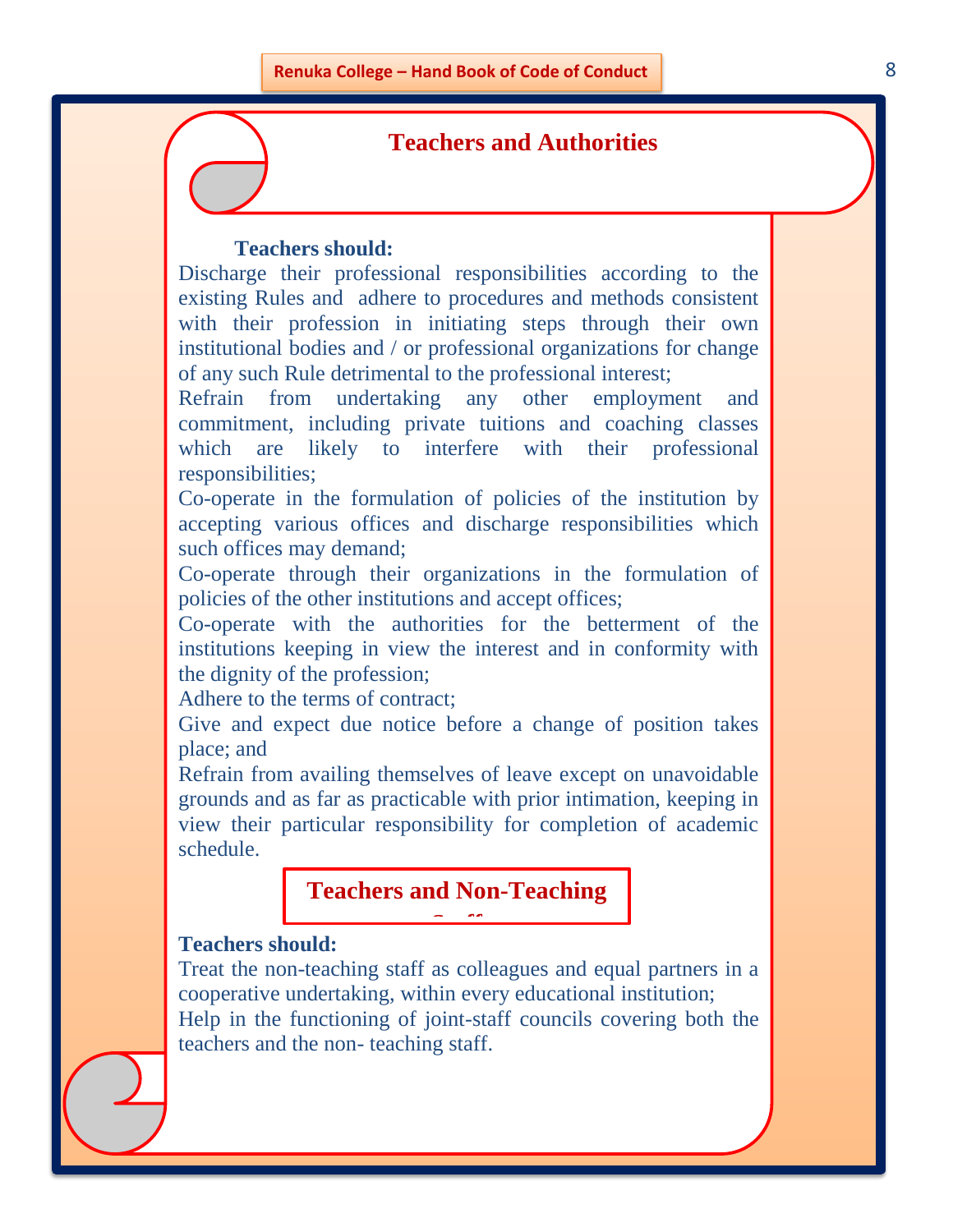#### **Teachers and Guardians**

#### **Teachers should:**

Try to see through teachers' bodies and organizations, that institutions maintain contact with the guardians, their students, send reports of their performance to the guardians whenever necessary and meet the guardians in meetings convened for the purpose for mutual exchange of ideas and for the benefit of the **institution** 

#### **Teachers and Society**

#### **Teachers should:**

Recognize that education is a public service and strive to keep the public informed of the educational programmes which are being provided;

Work to improve education in the community and strengthen the community's moral and intellectual life;

Be aware of social problems and take part in such activities as would be conducive to the progress of society and hence the country as a whole;

Perform the duties of citizenship, participate in community activities and shoulder responsibilities of public offices;

Refrain from taking part in or subscribing to or assisting in any way activities, which tend to promote feeling of hatred or enmity among different communities, religions or linguistic groups but actively work for national integration.

#### **Teachers should:**

The teacher shall be available for the College/Recognized Institution full-time and shall service in such capacity and at such place, as he/she may, from time to time, be so directed.

The teacher shall conform to and abide by the provisions of the Universities Act, Statues, Ordinances, Regulations, and rules and Directives and decisions of the Competent Authority. The teacher shall also observe, comply with and obey all orders and instructions which may, from time to time, be given to him/her by the Principal of the College/Recognized Institution,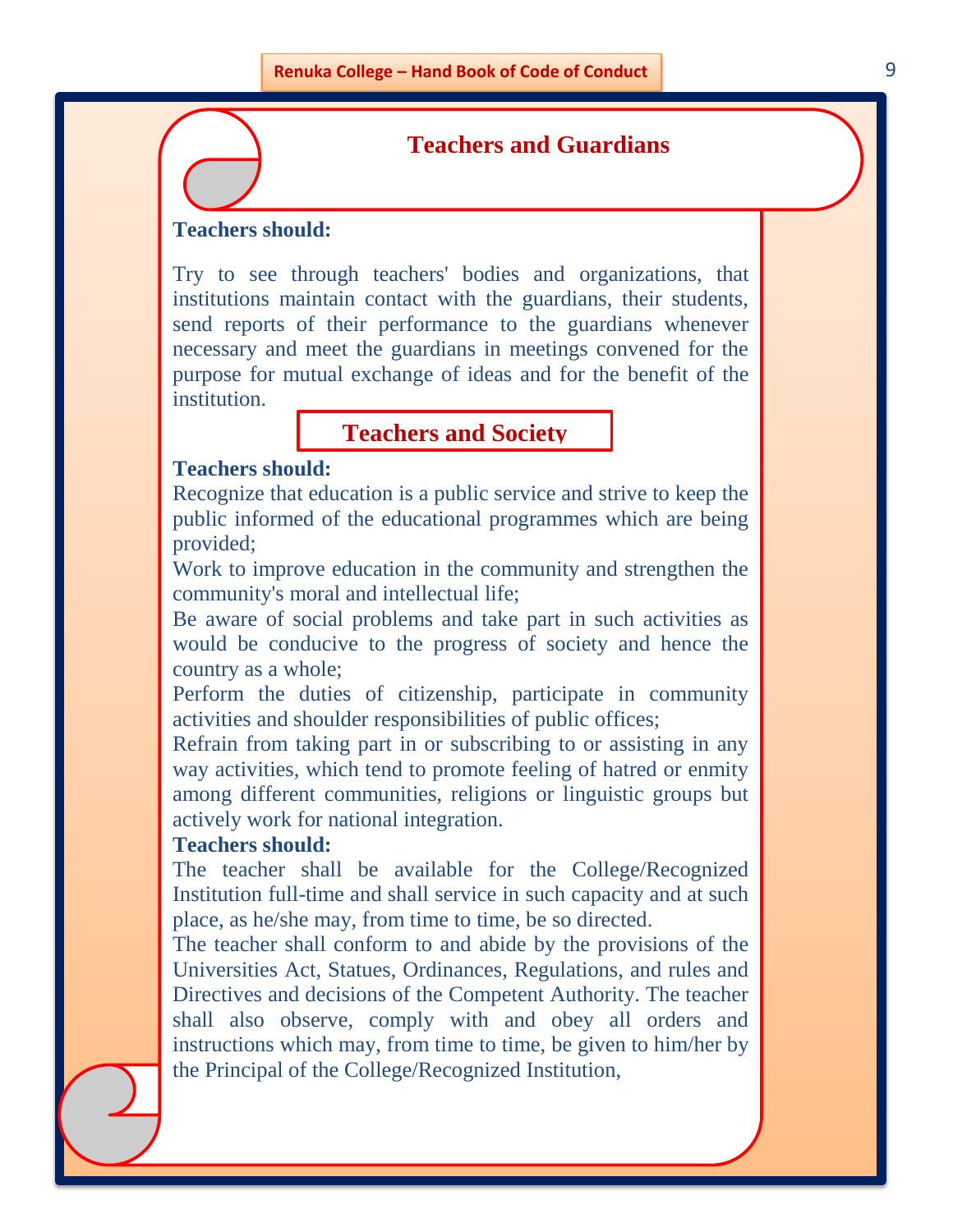The teacher shall at all time maintain absolute integrity, show devotion to his/her profession and shall do nothing which is unbecoming of a teacher and his/her profession.

The teacher shall extend utmost courtesy and attention to all persons with whom he/she has to deal in the sphere of his/her duties. He shall strive hard to promote and protect the interest of the College/Recognized Institution,

The teacher shall not accept or permit any member of his/her family or any person acting on his/her behalf to accept any gift in cash or in kind for his/her own benefit from any person including another teacher or employee for a work to be done in connection with the business of the College/ Recognized Institution.

Provided that, the collection of monthly subscription of membership at the prescribed rate collected by the office bearer of the Association, Union or the Club shall not amount of gift or realization of other contribution for this purpose.

The teacher shall not, without prior permission of the Competent Authority, remain absent himself from his/her duties. In the circumstances or reasons beyond his/her control, he/she shall intimate or cause to intimate-to Competent Authority within five days from the first date of absence, failing which his/her absence may be treated as leave without pay, and he/she shall further be liable to such disciplinary as the Competent Authority may deem fit

However, that the Competent Authority shall condone this condition in respect of a teacher who for reasons beyond his/her control was unable to convey the cause of his/her absence.

The teacher or his/her near relative shall neither bid directly or indirectly, at any auction of any college property nor submit any tender for any supply to the College Recognized Institution.

The teacher or his/her near relative shall not use the college property including the residential accommodation for conducting any trade or business, coaching classes, tuition, occupation or for any other purpose.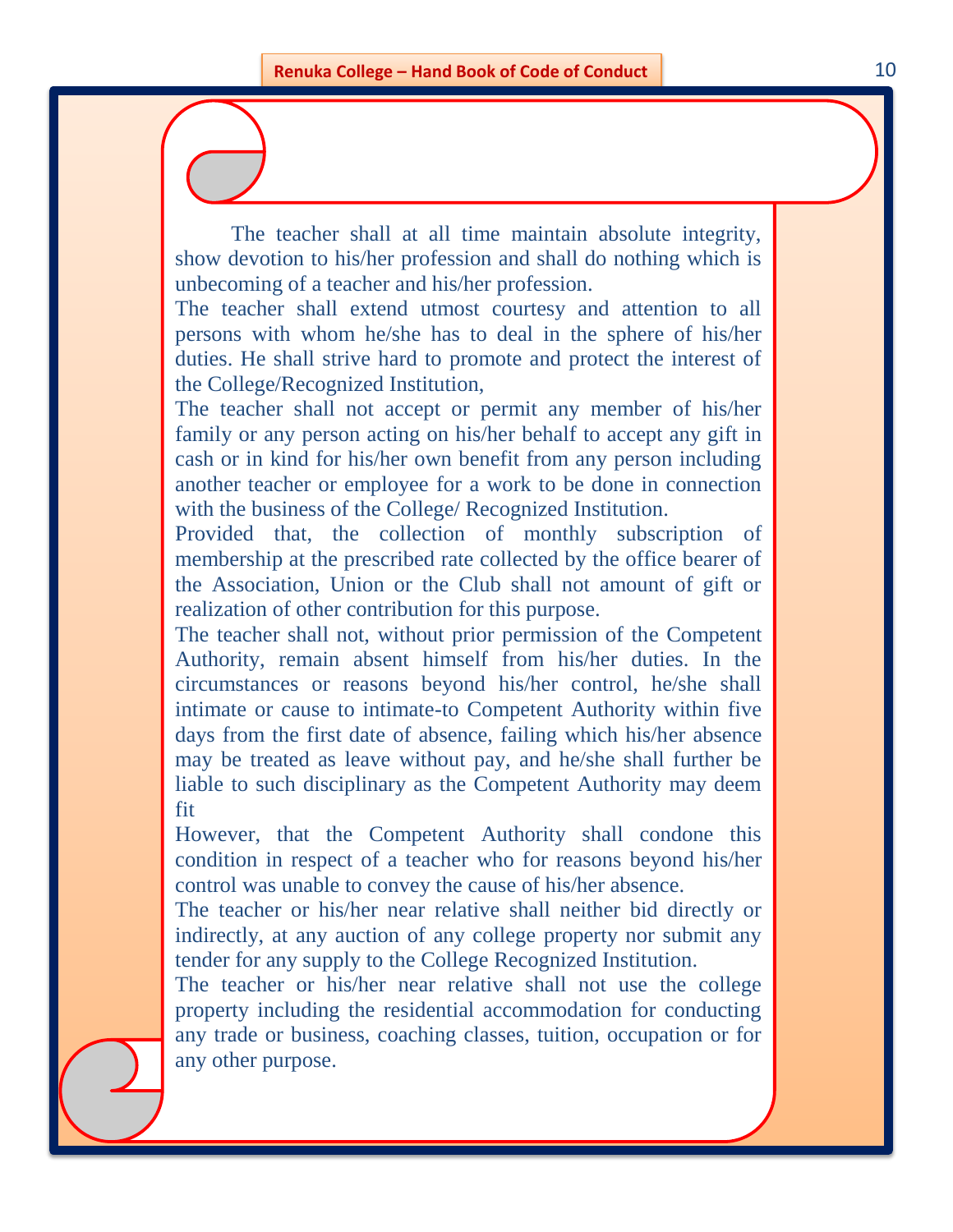The full-time teacher shall not engage himself in any trade, business coaching, classes, tuition, imparting instructions leading to any certificate, diploma or degree course(s) or any other occupation which is not part of his/her duties as prescribed under these Statutes.

The teacher shall not write guides, notes, questions and answers, circulation, etc. for commercial benefit.

The teacher shall abide by the Code of Professional Ethics laid down by University Grants Commission/respective Apex Bodies from time to time

#### **Misconduct**

The breach of any of the provisions of these Statutes, or any one or more of the following acts shall be deemed as misconduct on the part of the teacher:

- $\triangleright$  Any action by the teacher contrary to the provisions prescribed in the Act, Statutes, Ordinances, Rules and Regulations.
- $\triangleright$  Refusal to accept order or other communication served according to the Statutes,
- Obtaining employment in the College/Recognized Institution, by misrepresenting facts
- $\triangleright$  Misappropriation of any amount and/or movable and immovable property of the College Recognized Institution.
- $\triangleright$  Willful and persistent negligence of duty,
- $\triangleright$  Insubordination: Refusal to obey the order of controlling Authority, willful act/communication by ignoring immediate controlling authority.
- $\triangleright$  Indulging in or promoting unfair practices in the conduct of College/Recognized Institution/University examinations,
- $\triangleright$  Theft, fraud of dishonesty,
- Willful or negligent damage of the College/Recognized Institution Property,
- $\triangleright$  Any action, involving moral turpitude and attracting conviction in court of law,
- $\triangleright$  Attending the duties in an intoxicated state and committing nuisance during working hours,
- $\triangleright$  Misbehavior with students another teacher, staff, parents.
- $\triangleright$  Sexual harassment within the meaning of the Sexual Harassment of Women at Workplace (Prevention, Prohibition, Redressal) Act. 2013 and the amendments made from time to time.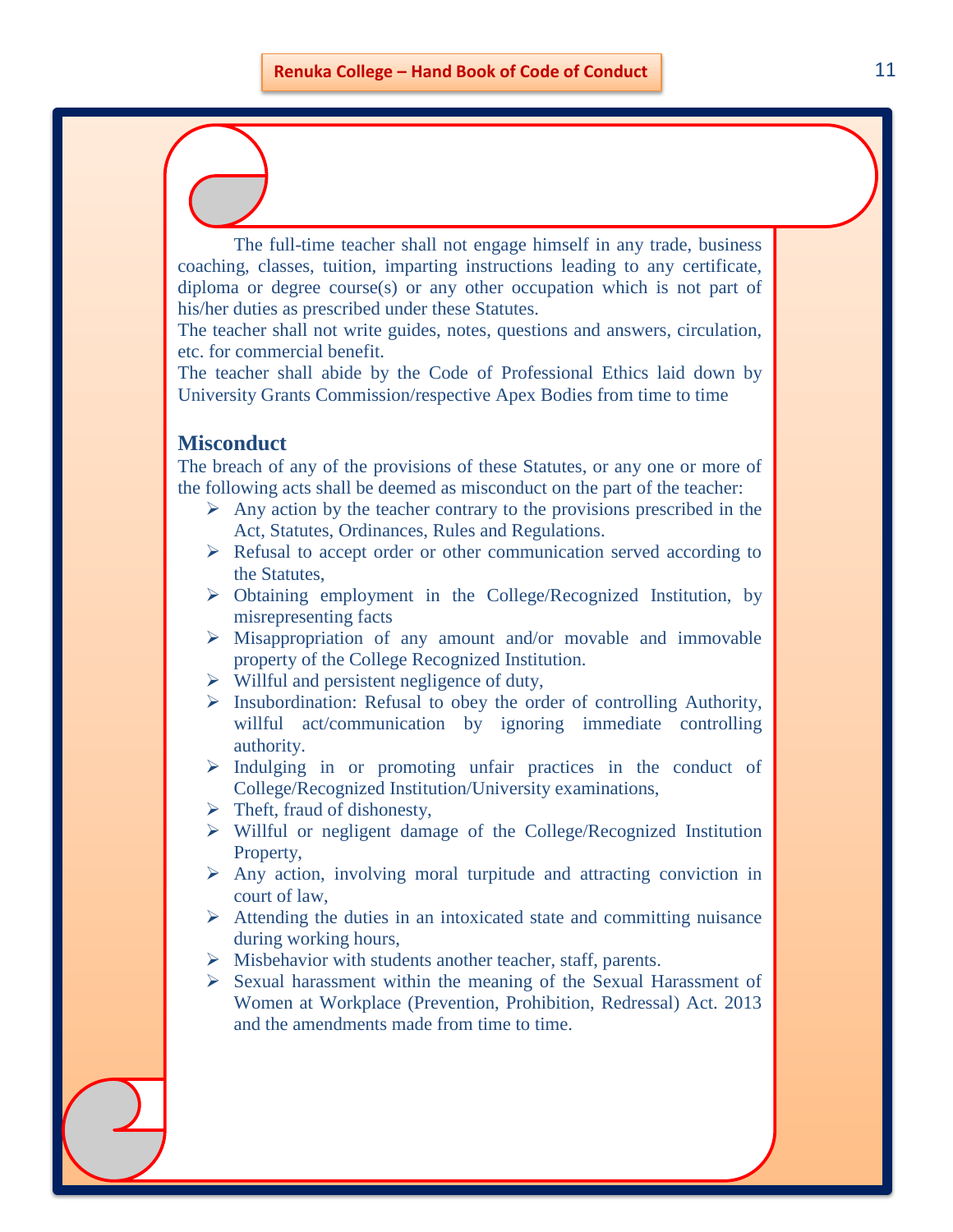#### **Explanation:**

(1) Wilful negligence of duty shall among other things include the following:

a. Dereliction of duties like not engaging the allotted classes or not completing the prescribed syllabi as expected under circumstances not beyond his/her control.

b. Negligence of administrative, academic or extracurricular, cocurricular duties assigned to the teacher by the Principal of the College/Recognized Institution, which are consistent with the Act, Statutes, Ordinances, Regulations or Rules.

#### **College Principal**

#### **College Principal should:**

Provide inspirational and motivational value-based academic and executive leadership to the college through policy formation, operational management, organization of human resources and concern for environment and sustainability;

Conduct himself/herself with transparency, fairness, honesty, highest degree of ethics and decision making that is in the best interest of the college;

Act as steward of the college's assets in managing the resources responsibility, optimally, effectively and efficiently for providing a conductive working and learning environment;

Promote the collaborative, shared and consultative work culture in the college, paving way for innovative thinking and ideas;

Endeavour to promote a work culture and ethics that brings about quality, professionalism, satisfaction and service to the nation and society;

Adhere to a responsible pattern of conduct and demeanour expected of them by the community;

Manage their private affairs in a manner consistent with the dignity of the profession;

Discourage and not indulge in plagiarism and other non-ethical behaviour in teaching and research;

Participate in extension, co-curricular and extra-curricular activities, including the community service;

Refrain from allowing consideration of caste, creed, religion, race, gender or sex in their professional Endeavour.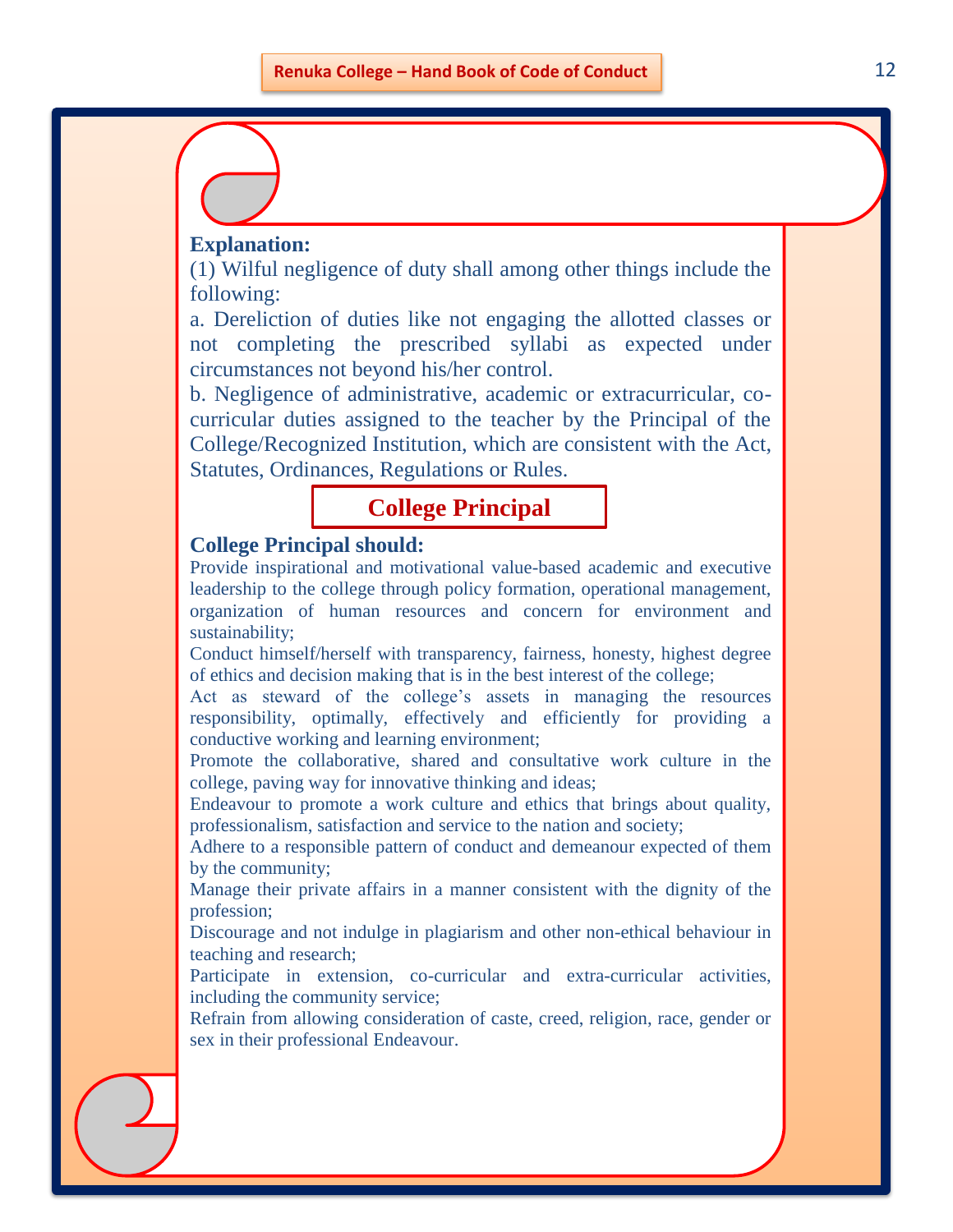#### **Director Physical Education and Sports (University/ College)/ Librarian (University/College)**

#### **Director Physical Education and Sports (University/ College)/ Librarian (University/College) should:**

Adhere to a responsible pattern of conduct and demeanour expected of them by the community;

Manage their private affairs in a manner consistent with the dignity of the profession;

Discourage and not indulge in plagiarism and other non-ethical behaviour in teaching and research;

Participate in extension, co-curricular and extra-curricular activities, including the community service;

Refrain from allowing consideration of caste, creed, religion, race, gender or sex in their professional Endeavour.

**Code of Ethics for Research and Publication for Teachers:**

The researchers need to be aware of plagiarism when writing the research paper.

Before submitting the research paper to the publisher, the researcher should check with Urkund or Turntin software and add a report on what percentage of the Plagiarism report is. The same research paper is published in a reputed journal.

The limit of the journal's quality plagiarism report is set at a maximum of 15 per cent as per university norms. Therefore, the researcher should keep in mind that the plagiarism report of his or her paper should be less than 15 percent.

Researchers should avoid similar sentences, words, tables, usually. Care should be taken while writing the research paper so that the credit of the researcher and the journal itself will not be tarnished.

Researchers should avoid republishing previously published research papers.

Kindly reference to one's own research paper should be avoided as much as possible.

Refrain from taking any text from the Internet.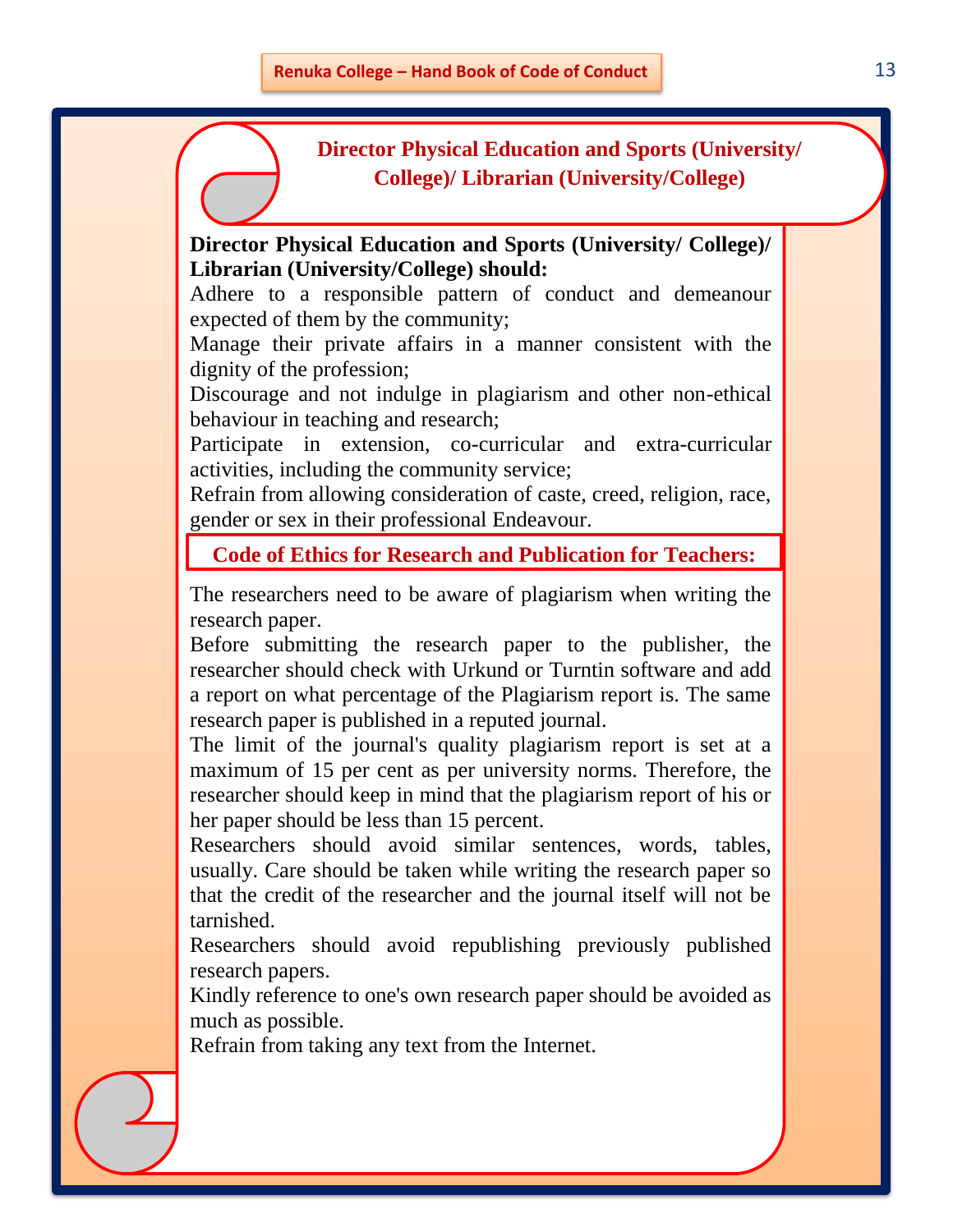The researcher should keep in mind that it is the responsibility of the editor to decide whether or not to publish a research paper in a journal for research on the basis of ethics. The researcher should not put pressure on the editor.

The revision paper must be in accordance with the revision guidelines given in the information sheet. The researcher has to strictly follow those instructions. The researcher should write the research paper according to that rule.

When the revision paper arrives for publication, it is sent to the Peer Review Committee for scrutiny, after which the revisers are required to follow the instructions given by the committee.

It would be considered abusive for the researcher to use any kind of temptation, abuse or pressure on the editor to get the research paper published.

Once the revision paper is approved for publication, it will be published on the journal's website. The researcher should be aware that if the material is found to be plagiarized, the researcher is solely responsible for it.

Editors, publishers, and journals take no responsibility for the issues raised by the research paper. And they don't even support such things. The researcher should keep this in mind.

If a research paper is published on the website by mistake and the researcher points it out, then the research paper is removed from the website immediately. These are the qualities of a good journal. Researchers are instructed to take care of plagiarism when submitting manuscripts. In case of plagiarism in the research paper, such research paper should not be submitted to the publisher by the researcher following the ethics.

In every journal, the researcher has to fill in the copyright form and submit it to the publisher while submitting the research paper. If the copyright form is found to be incomplete, such an amendment is not considered for publication in a paper journal. This should be noted by the researcher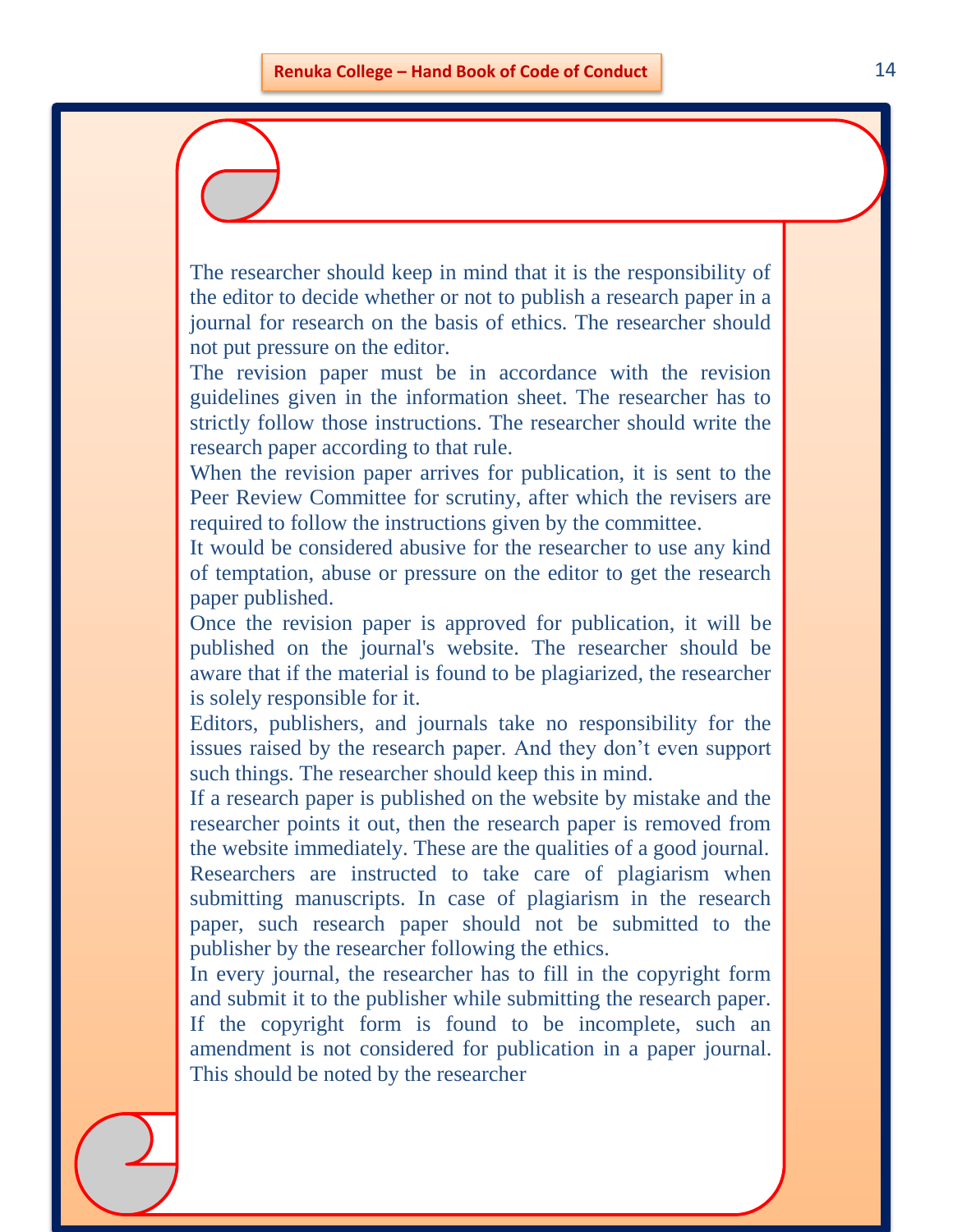#### **The Professional Ethics & Code of Conduct for Non-Teaching Staff**

Non-teaching staff of the college shall discharge his/her duties efficiently and effectively to match with the administrative standards and performance norms laid down by the U.G.C and University.

Code of Professional Ethics for Non-Teaching Staff Professional Values:

Every staff employed in the University shall discharge his/her duties efficiently and diligently and shall conform to the rules and regulations.

Staff must maintain an impeccable standard of integrity in all their professional relationships.

Staff should display the highest possible standards of professional behaviour that is required in an educational establishment

Staff should seek to co-operate with their colleagues, providing support, help and guidance as required by them

Staff should not use their position in the Institution for private advantage or gain.

Staff should avoid words and deeds that might bring the Institution into disrepute or might undermine colleagues in the perception of others (staff/pupils/parents/community).

#### **Non-Teaching Staff Responsibilities towards Faculties and Students**

The technical and administrative staffs are expected to work closely with the faculty of the university in day to day activities.

The staff must respect the prerogative of the faculty members to look after the education of the student and provide all assistance needed in the discharge of his/her duties in imparting education.

Develop friendly and co-operative relationship with the faculty members Provide full cooperation and support to the faculty members for the development of Institution.

A member of technical and administrative category is expected to develop cordial relationships with his/her colleagues to nurture proper interpersonal relationships and to develop team spirit.

Extend co-operation to his/ her colleagues in activities relating to academic and administrative matters and the development of his/her profession.

Refrain from passing information about colleagues to any individual or agency without his/her express permission.